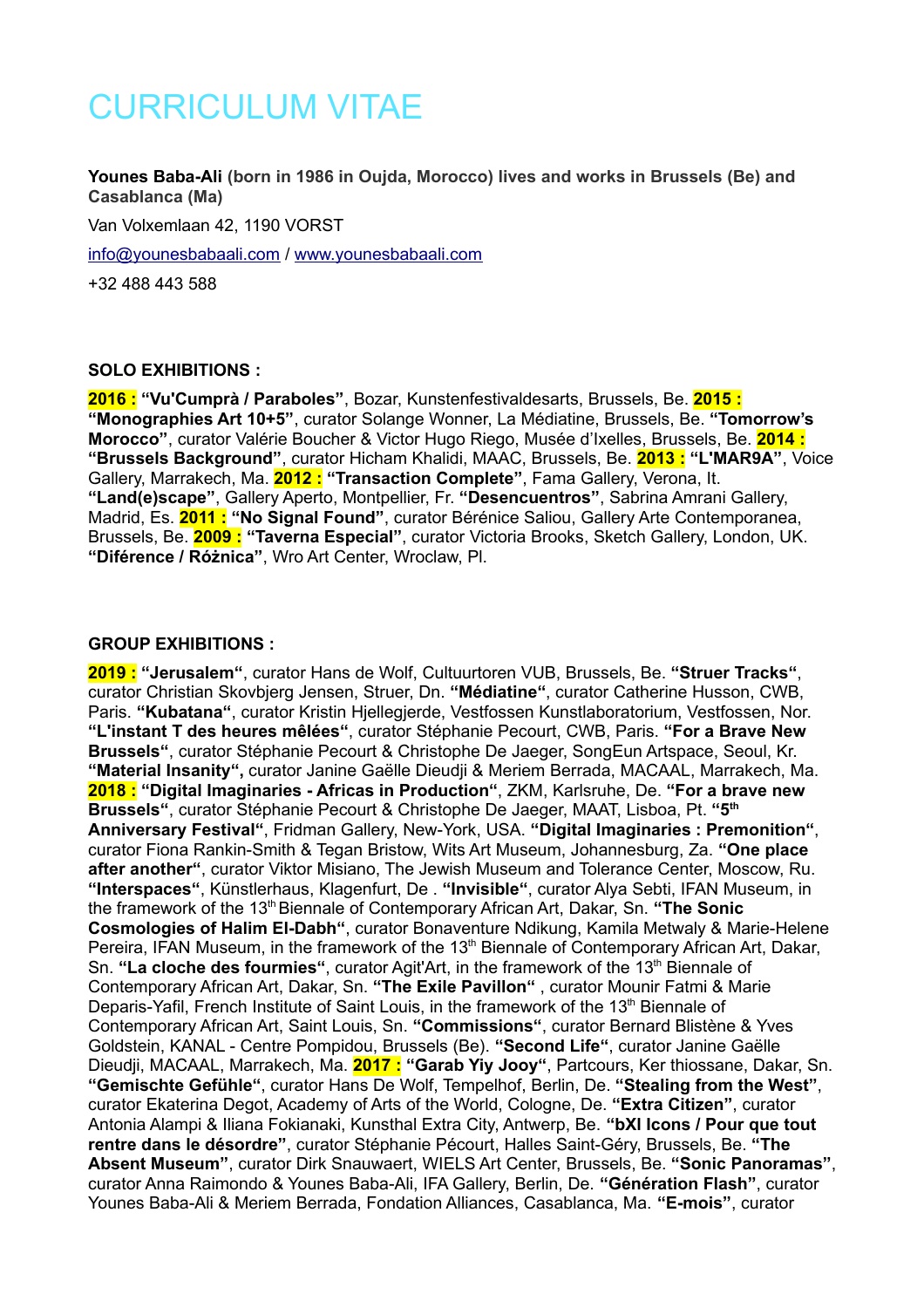Othman Lazraq & Meriem Berrada, Museum of African Contemporary Art, Marrakech, Ma. **"Fluid Journey"**, curator Silvia Litardi, Fondazione Pasticio Cerere, Roma, It. **"EUtopia 28"**, curator Lieze Eneman & Luk Lambrecht, Museumcultur, Strombeek/Gent, Be. **2016 : "Economie d'un bestiaire exalté"**, curator Amina Zoubir & Pierre Andrieux, Galerie des Etables, Bordeaux, Fr. **"Coup de ville"**, curator Stef Van Bellingen, Warp Art Center, Sint Niklaas, Be. **"Indisciplines"**, curator Devrim Bayar, Christophe Slagmuylder & Stephanie Pecourt, Palais de Tokyo, Paris, Fr. **"Intension"**, Masnaâ #4, curator Ismaël & David Rufel, GVCC Gallery, Casablanca, Ma. **"Helldorado, sur les chemins de l'exil"**, curator Gwendoline Cabé-Maury, L'Orangerie, Bastogne, Be. **"Merchants of dreams"**, curator Christian Skovbjerg Jensen, Brandts13 & Viborg Kunsthal, Dk. **"Observations sonores"**, curator Bertrand Riou, Musée Gassendi, Digne-les-bains, Fr. **2015 : "Marseille Résonance"**, curator Samar Khedy, MuCEM, Marseille, Fr. **"MAAC Panorama : 10 ans de Bourses COCOF"** curator Nancy Suarez, MAAC, Brussels, Be. **"Fragil"** curator Véronique Depiesse & Tristan Locus for Zinneke, GB58, Brussels, Be. **"All Of Us Have A Sense Of Rhythm"** curator Christine Eyene, David Roberts Art Foundation, London, UK. **"Ikob Award"**, group exhibition, The ikob - Museum of Contemporary Art, Eupen, Be. **"I stay, I remain"**, curator Christoph von Löw & Andreas Greulich, Vkunst, Frankfurt, De. **"Traces of the Future"**, MMP+ Marrakech Museum for Photography and VIsual Arts, Marrakech, Ma. **"Casablanca énergie noire"**, Mons 2015, curator Alya Sebti, Maison Folie, Mons, Be. **"Une autre histoire"**, curator La source du lion, Citerne Portugaise, El Jadida, Ma. **"Laboratory of hearing"**, curator Barbara Vanderlinden, University of the Arts, Helsinki, Fi. **"You must change your life"**, Artefact Festival, curator Hicham Khalidi, Stuk, Leuven, Be. **2014 : "The Luxury of Dirt"**, curator Rocco Orlacchio, Voice Gallery, Marrakech, Ma. **"Between us"**, curator Sabrina Amrani, Etopia, Zaragoza, Es. **"YICCA"**, Lugano Innovation Lab, Lugano, Ch. **"Celeste Prize"**, Assab One, Milan, It. **"Art'Contest"**, curator Valérie Boucher, Centrale for Contemporary Art, Brussels, Be. **"1914- 2014 cent ans de création"**, curator Mohamed Rachdi, Museum Mohammed VI, Rabat, Ma. **"Digital Africa : The Future is Now"**, curator Christine Eyene, Southbank Centre, London, UK. **"Marseille Résonance"**, curator Samar Khedy, MuCEM, Marseille, Fr. **"Strange Paradoxe"**, curator Florence Renault-Darsi, Hassan Darsi & Jean Roch, MuCEM, Marseille, Fr. **"Strange Paradoxe OFF"**, curator Florence Renault-Darsi & Hassan Darsi, Masnaâ, Casablanca, Ma. **"If You're So Smart, Why Aren't You Rich?"**, curator Bonaventure Soh Bejeng Ndikung & Pauline Doutreluingne, L'ESAV, Marrakech, Ma. **"Nass Belgica"**, curator Marie Papazoglou, Botanique, Brussels, Be. **"Prix Médiatine"**, curator Solange Wonner, La Médiatine, Brussels, Be. **2013 : "Augmented Spatiality"**, curator María Andueza, Konstapoteket, Stockholm, Se. **"Big Bang"**, Gallery Arte Boccanera, Trento, It. **"Not a group show"**, Gallery Arte Contemporanea, Brussels, Be. **"Carte Blanche"**, Ker Thiossane, Dakar, Sn. **"Traduction, tradition, trahison"**, curator Anna Raimondo & Maria Iñigo Clavo, Le Cube, Rabat, Ma. **2012 : "Travail, mode d'emploi"**, curator Charles-Olivier Gohy, Centrale for Contemporary Art, Brussels, Be. **"Retour de Biennale"**, Galerie Château de Servières, Marseille, Fr. **"Disorder"**, Fabrica del Vapore, curator Marco Trulli & Claudio Zecchi, Milan, It. **"WEYA"**, New Art Exchange, curator Marco Trulli & Claudio Zecchi, Nottingham, UK. **"PLPAC"**, French Institute Gallery, Rabat, Ma. **"Between Walls"**, curator Yasmina Naji, Rabat, Ma. **"Arrivi e partenze"**, Mole Vanvitelliana, curator Elletra Stamboulis, Ancona, It. **"A5x2"**, curator Nancy Suarez & Mehdi-Georges Lahlou, MAAC, Brussels, Be. **2011 : "6 Heures de Vidéos"**, curator Sandrine Wymann & Valérie Perrin, Kunsthalle, Mulhouse, Fr. **"Von Tieren, Elektronen und anderen Lügen"**, curator Katharina Dunst, Haus für elektronische Künste, Basel, Ch. **"Regionale 12"**, curator Sophie Kaufenstein & Philippe Lepeut, Accélerateur de Particules, Strasbourg, Fr. **"A time to migrate, a time to nest"**, curator Clément Stehlin, FabrikCulture, Hégenheim, Fr. **"Ile Flottante"**, curator Valentina Barbagallo & Tiziano Perugini, Abadir, Catania, Farm Cultural Park, Favara, It. **"Surveillé(e)s"**, curator Abdellah Karroum, La Halle, Pont-en-Royans, Fr. **"Studio Dispatches"**, curator Victoria Brooks & Andrew Bonacina (The Island), Art Dubai, Dubai, UAE. **2010 : "Flowers, Animals, Urbans, Machines"**, curator Abdellah Karroum, Appartement 22, Rabat, Ma. **"Nature et Paysage"**, curator Mohamed Rachdi, Art Space of Société Générale, Casablanca, Ma. **"R22-Bruxel o'Ndra"**, curator Abdellah Karroum, Bozar Museum, Brussels, Be. **2009 : "De-ci de-là/Media"**, organized by the Ceaac & Frac Alsace, ESAD, Strasbourg, Fr. **"Desastres Cotidianos"**, Espacio Menos Uno, Madrid, Es. **"Interference"**, organized by Stichting Ideefixe & In-Sonora, Electron Building, Breda, Nl. **2008 : "3 days exhibition concept"**, curated by Franck Bragigand, CEAAC, Strasbourg, Fr.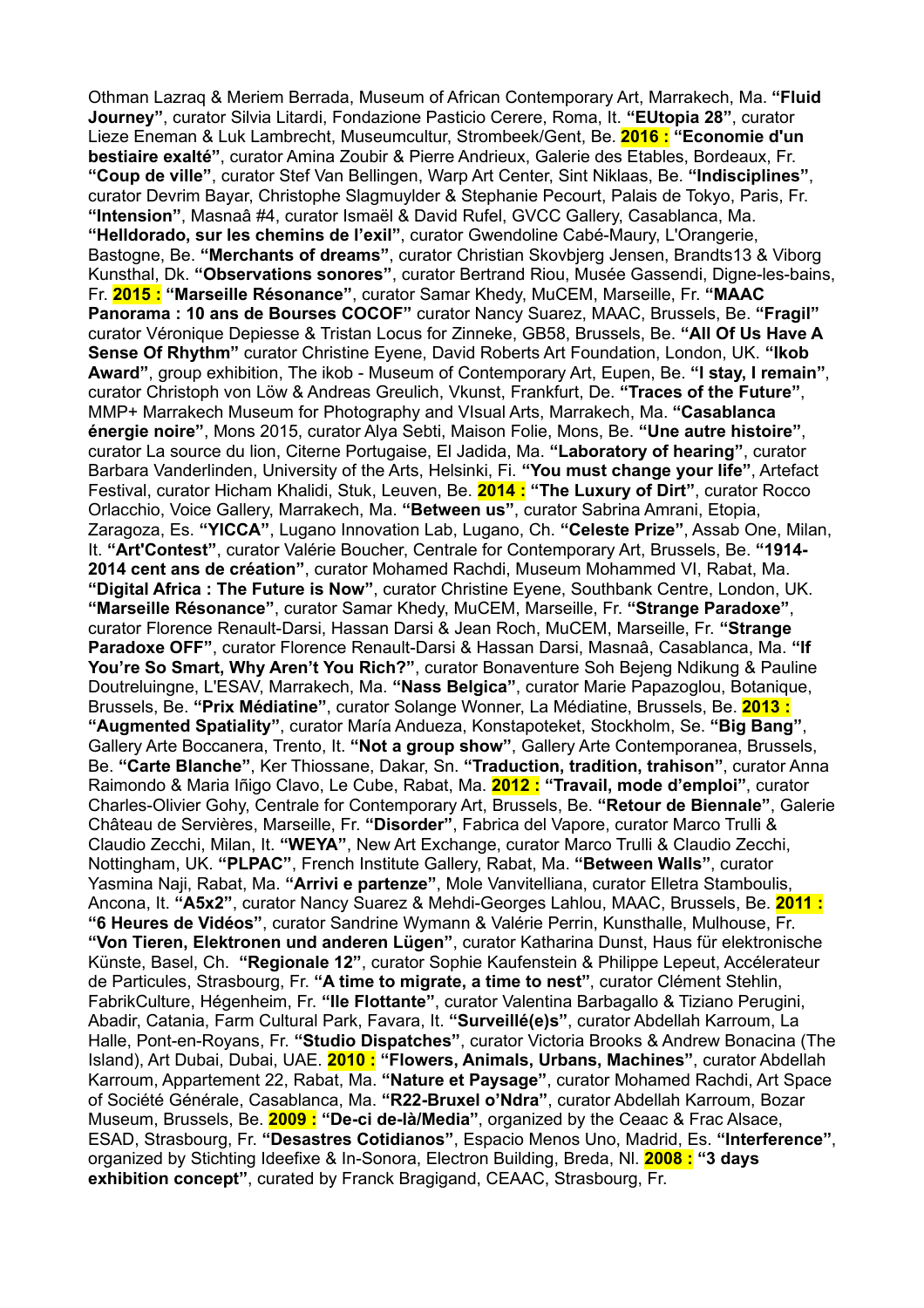## **ART BIENNIALS :**

**2019 :** "**Future Genealogies - Tales From the Equatorial Line",** 6 th Biennale de Lubumbashi, curator Sandrine Colard, Lumumbashi, DRC. **2018 : "Dak'Art"**, 13th Contemporary African Art Biennial, Dakar, Sn. **"Exil et Mémoire"**, 1st Biennale of Architecture and City, Curated by Mounir Fatmi, Agora Rabat Salé, Rabat (Ma). **2017 : "Oh les beaux jours"**, 9th Louvain-la-Neuve, Public space, Louvain-la-Neuve, Be. **"Imagined Homes"**, 6th Thessaloniki Biennale, State Museum of Contemporary Art, Thessaloniki, Gr. **"In Situ"**, Göteborg International Biennial, Boras Art Museum, Boras, Se. **"Every Time A Ear di Soun"**, the Documenta 14 Radio Program, SAVVY Contemporary, Berlin, De. **2014 : "Where are we now?"**, 5th Marrakech Biennial, curated by Hicham Khalidi, Marrakech, Ma. **2012 : "Dak'Art"**, 10th Contemporary African Art Biennial, curated by Christine Eyene & Nadira Laggoune, Dakar, Sn. **"Higher Atlas"**, 4th Marrakech Biennial, curated by Carson Chan & Nadim Samman, Marrakech, Ma. **2011 : "Biennial of Young Artists of Europe and Mediterranean"**, 15th edition, Thessaloniki, Gr. **2009 : "A Proposal For Articulating Works and Places"**, 3rd Marrakech Biennial, curated by Abdellah Karoum, Marrakech, Ma. **"Biennial of Young Artists of Europe and Mediterranean"**, 14th edition, Skopje, Mk. **"Wro 09"**, 13th Biennial of new media art, gallery BWA Awangarda, Wroclaw, Pl.

# **FESTIVALS :**

**2018 : "Donaueschinger Musiktage"**, curated by Julia Gerlach & Bjoern Gottstein, Donaueschingen, De. **2015 : "Shubbak"**, curated by Eckhard Thiemann, Chelsea Theater and VIctoria & Albert Museum, London, UK. **2014 : "Moussem Sound"**, curated by Moussem Nomadic Art Center & Bozar Music, Bozar, Brussels, Be. **2013 : "Proyector"**, video art festival curated by Paloma García Valdívia y Mario Gutiérrez Cruz, Madrid, Es. **"5th Cairo Video Festival"**, curated by Mohamed Allam & Dia Hamed, Cairo, Eg. **2011 : "Nouzah Fennia"**, curated by Géraldine Paoli, Cathédrale du Sacré Coeur, Casablanca, Ma. **2009 : "Brick+Mortar International Video Art Festival"**, curated by Natasha Becker, Greenfeld, MA, USA. **"Loop Video Art"**, gallery Miscelanea, Barcelona, Es. **2008 : "In-Sonora"**, 4th edition of the sound and interactive art festival, Madrid, Es. **2006 : "Corps Multiples"** multidisciplinary meeting organized by Rodeo d'Ames, Strasbourg, Fr.

### **ART PRIZE :**

**2015 : "Eurovideo"**, 1st Prize, Liège, Be. **2014 : "Art'Contest"**, 1st Prize Boghossian, Brussels, Be. **"Fédération Wallonie-Bruxelles"**, Prix Médiatine, Brussels, Be. **2012 : "Léopold Sédar Senghor"**, 1st Prize of Dak'Art, 10th Biennial of contemporary African Art, Dakar, Sn. **2010 :** "The Glocal Rookie of the Year", 2nd Prize, Kunstart 10, Bolzano, It.

### **ART FAIRS :**

**2017 : "The Others Art Fair"**, represented by Limiditi - Temporary Art Projects, Turin, It. **2015 : "1:54 Contemporary African Art Fair"**, represented by Voice Gallery, New York, USA. **"Art Brussels"**, 33st edition, solo project, represented by Art Contest, Brussels, Be. **2014 : "1:54 Contemporary African Art Fair"**, represented by Voice Gallery, London, UK. **2013 : "Artissima"**, represented by Voice Gallery, Turin, It. **"Art Brussels"**, 31st edition, represented by Voice Gallery, Brussels, Be. **"Art 13 London"**, represented by FaMa Gallery, London, UK. **"Flash Art Event"**, 1st edition, represented by FaMa Gallery, Milan, It. **2012 : "Just Mad"**, 3rd edition, represented by Sabrina Amrani Art Gallery, Madrid, Es. **2011 : "Marrakech Art Fair"**, 2nd edition, represented by Gallery FJ, Marrakech, Ma. **2010 : "Kunstart 10"**, 7th edition, represented by Gallery Arte Contemporanea, Bolzano, It.